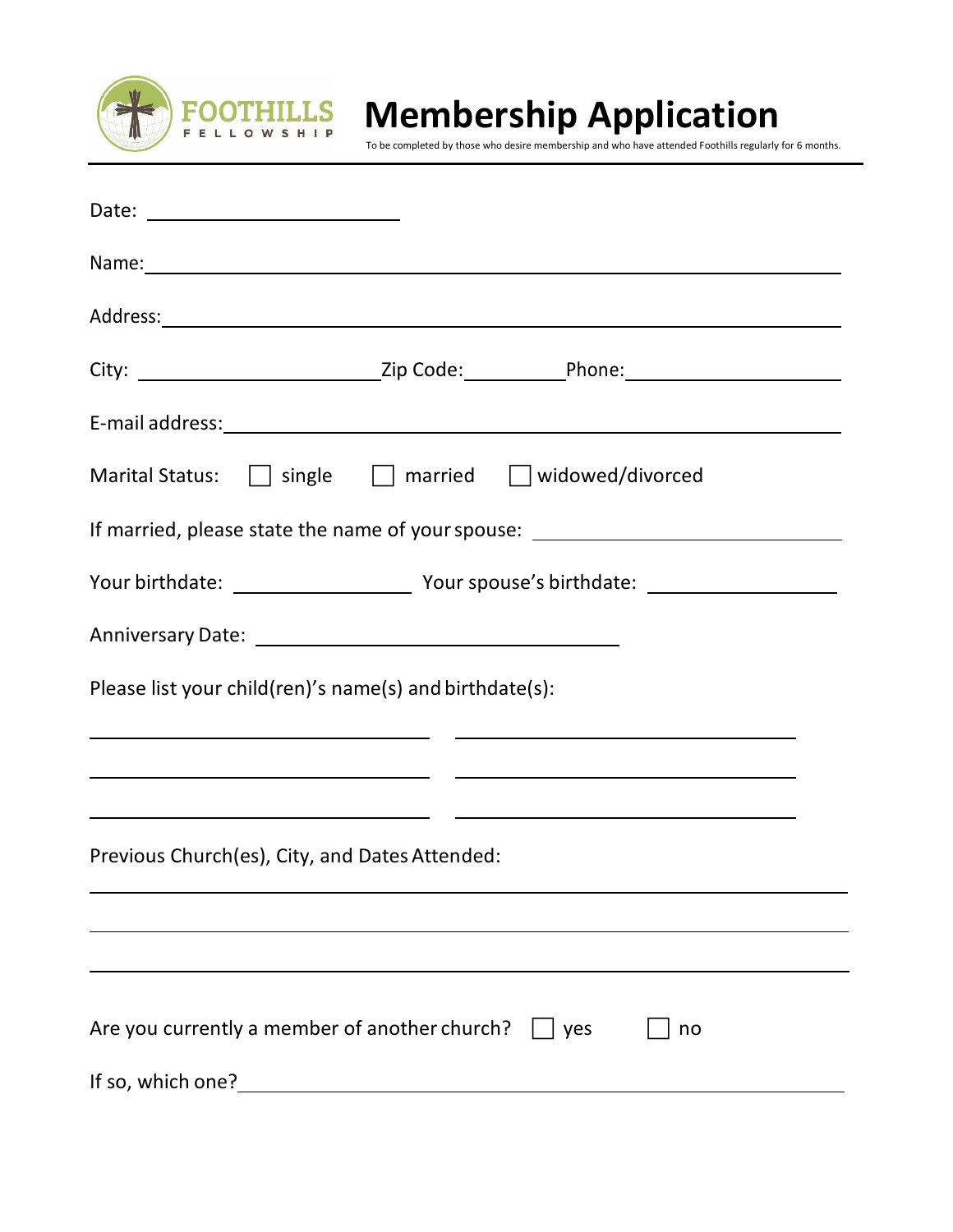## **FAITH JOURNEY**

Please describe your relationship with the Lord including your testimony of salvation, faith journey, and current walk with Him.